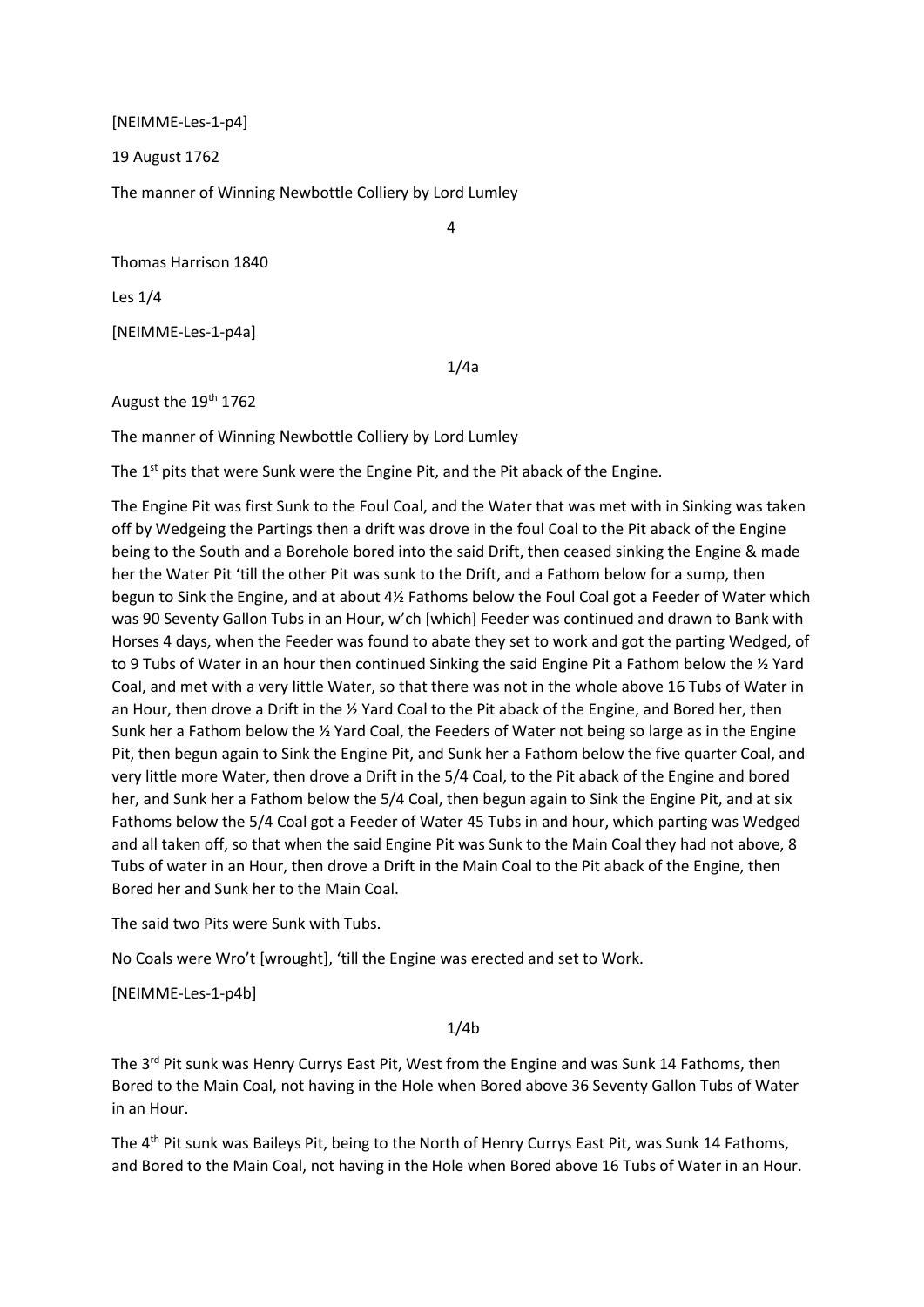The 5<sup>th</sup> Pit sunk was John Currys Pit, being to the South and East of Henry Currys East Pit, and was sunk about 14 Fathoms, and Bored to the Main Coal, having in the Hole when Bored 30 Tubs of Water in an Hour.

The 6<sup>th</sup> Pit sunk was Henry Currys West Pit, being West from the East Pit, was Sunk 11 Fathoms, and then Bored to the Main Coal, having in the Hole when Bored 68 Tubs of Water in an Hour.

The 7<sup>th</sup> Pit sunk was Sotherans Pit, was West from John Currys Pit, was Sunk 11 Fathoms, and then Bored to the Main Coal, having in the Hole when Bored ab't [about] 37 Tubs of Water in an Hour.

The 8<sup>th</sup> Pit sunk was Barrass Pit, cross the Burn being 170' [170 feet] from the Engine, was Sunk 12 $\frac{1}{2}$ Fathoms, and then Bored to the Main Coal, having in the Hole when Bored ab't [about] 16 Tubs of Water in an Hour.

The 9<sup>th</sup> Pit sunk was Ellisons Pit in Huttons Moor being South of John Currys Pit, was Sunk to the Main Coal without a Borehole and had not at Bottom above 17 Single Horse Tubs of Water in an Hour.

The 10<sup>th</sup> Pit sunk was Ra. [Ralph] Currys Pit being NE from the Engine, was Sunk 16½ Fathoms, then Bored to the Main Coal, having in the Hole when Bored 90 Tubs of Water in an Hour.

The 11<sup>th</sup> Pit sunk was Collier Ron Pit being West from Ellisons Pit in Huttons Moor was Sunk 13 Fathoms, and Bored to the Main Coal having in the Hole when Bored 90 Tubs of Water in an Hour.

The 12th Pit sunk was Ellisons Pit, being West from Collier Ron Pit, was Sunk 11 Fathoms and Bored to the Main Coal, having in the Borehole when Bored 10 Tubs of Water in an Hour.

The 13th Pit sunk was Coxons Pit NW from Ellisons Pit (last mentioned) was Sunk 12 Fathoms, then Bored to the Main Coal, having when Bored a very small Feeder of Water.

The 14th Pit sunk was Croftons Pit being NW from Collier Ron Pit, was Sunk 13 Fathoms, then Bored to the Main Coal, having when Bored a very small Feeder of Water.

The 15th Pit sunk was Barrass Pit, being West from Coxons Pit, was Sunk 11 Fathoms, then Bored to the Main Coal, having when Bored a very small Feeder of Water.

The 16<sup>th</sup> Pit sunk was Nicholsons Pit, being N of W from Barrass Pit, was Sunk 14 Fathoms, then Bored to the Main Coal, having when Bored a small Feeder of Water.

| No.            | Names of the Pits           | To the Stone Head |      |      | To the Main Coal |      |               |
|----------------|-----------------------------|-------------------|------|------|------------------|------|---------------|
|                |                             | Fath's            | Yd's | Feet | Fath's           | Yd's | Feet          |
| $\mathbf{1}$   | The Engine Pit              | 9                 |      |      | 45               | 0    | 2             |
| $\overline{2}$ | The Pit aback of the Engine | 9                 | 1    |      | 45               |      |               |
| 3              | Henry Currys East Pit       | 7                 | 1    |      | 47               |      |               |
| 4              | <b>Baileys Pit</b>          | 6                 | 1    |      | 45               |      |               |
| 5              | John Currys Pit             |                   |      |      | 49               |      |               |
| 6              | Henry Currys West Pit       | 6                 |      |      | 52               |      |               |
| 7              | Sotherans Pit               | 6                 |      |      | 51               |      |               |
| 8              | <b>Barrass Pit</b>          | 9                 |      |      | 45               |      |               |
| 9              | Ellisons Pit, Huttons Moor  | 6                 |      |      | 51               |      | $\mathfrak z$ |
| 10             | Ra. Currys Pit              | 16                |      |      | 49               |      |               |
| 11             | <b>Collier Ron Pit</b>      | 6                 |      |      | 49               |      |               |

Deepness of the several Pits from the Surface as follows: